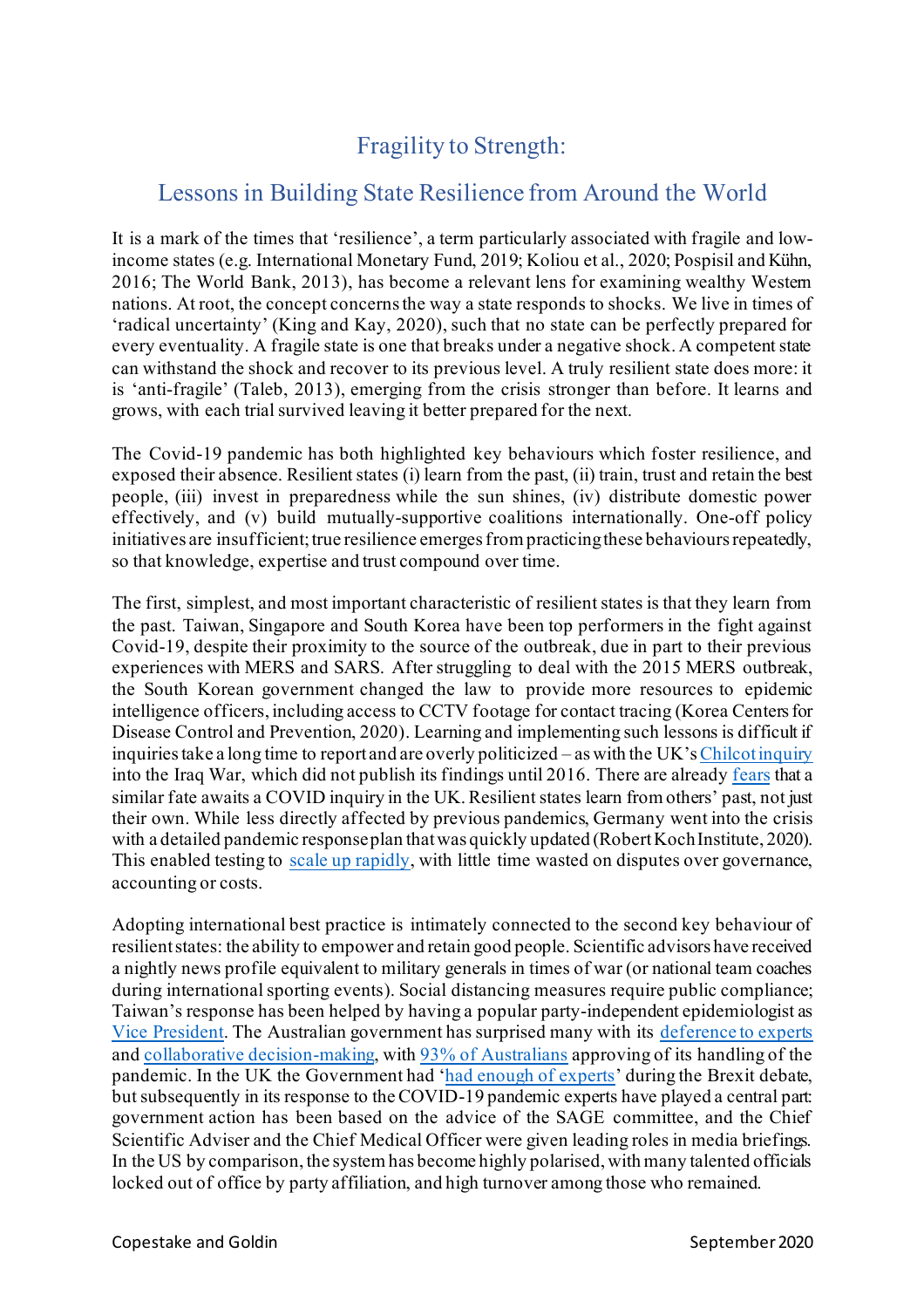Beyond personnel, physical and financial resources are required to deal with crises – and these are best saved up during the good times. Singapore has been able to spen[d almost 20% of GDP](https://uk.reuters.com/article/uk-singapore-economy-stimulus/singapore-unveils-more-virus-stimulus-now-worth-20-of-gdp-idUKKBN2320XR) on stimulus measure[s by drawing on reserves](https://www.channelnewsasia.com/news/singapore/solidarity-budget-5-1-billion-save-jobs-circuit-breaker-12611090) accrued precisely to prepare for financial shocks. Going into the pandemic Germnany had 35.3 intensive care beds per 100,000 compared to 7 in the UK (Bauer et al., 2020).

Trust in government is a vital intangible asset. In the UK there was a sharp fall in already fragile public trust following the revelation that the Prime Minister's close advisor Dominic Cummings had broken rules without any apparent consequences for his position. The repeated failure to scale up tracking, tracing and testing have similarly dented trust that the ideas of experts and promises of politicians can be translated into effective actions.

The extent to which trust and compliance make the difference is evident in the relative successes of governments from Canada to China, and also relatively poor countries such as Vietnam, Mongolia and in Europe Greece, which in their management of COVID-19 have outperformed richer countries. Countries who credibly can claim to lead in science, such as the US and UK, have had far worse outcomes than those with far lower levels of national expertise. Those that have done well have been aided by high levels of public support (Edelman, 2020) and prompt and widespread compliance, not least with WHO guidelines. 'Rally round the flag' effects (Mueller, 1970) can provide a temporary boost to individual leaders, but effective responses require deeper support for a wide range of government actors and a commitment to international protocols and coordination.

Resources alone are not enough – they must also be managed effectively. This requires finding the optimum trade-off between the coordination value of centralized control and the experimentation value of decentralization. A national public health body like the Robert Koch Institute can publish guidelines and set standards, then state and county authorities can tailor them to their locality. The subsidiarity principle – that issues should be dealt with at the lowest possible level consistent with their resolution – is a useful guide, but implementing it in practice is difficult in unknown and changing circumstances. Resilient states have established mechanisms for handling the constant adjustments required, whether through formal channels like the European [Court of Justice,](https://www.europarl.europa.eu/factsheets/en/sheet/7/the-principle-of-subsidiarity) or through [complex political haggling,](https://theconversation.com/trump-versus-the-states-what-federalism-means-for-the-coronavirus-response-136361) such as is the case with negotiations over Northern Ireland and devolution in the UK, or negotiations in the EU to raise common taxes. Resilience does not require that these dynamics will ever be complete, finished for all time, butsimply that they occur in a way which does not undermine the ultimate unity and legitimacy of the territory being governed.

Finally, true resilience is not achieved in a vacuum. Covid-19, like financial panic or a computer virus, is not constrained by human borders. In our globalized economies it is not practical to cut off trade, and tourist demand is rebounding fast fro[m Bulgaria](https://bnr.bg/en/post/101327167/cape-kaliarka-attracts-tourists-despite-pandemic) t[o Tanzania](https://www.voanews.com/covid-19-pandemic/tanzania-opening-tourism-despite-pandemic) to [Wyoming.](https://www.wyomingnewsnow.tv/2020/08/21/casper-tourism-increasing-despite-pandemic/) A key finding from studies of developing and embattled states is that peace and prosperity are closely related to the condition of neighbours 21/05/2022 17:17:00. Given this deep integration, resilient states invest in mutually-supportive coalitions internationally. China's delay in reporting the virus may have had severe consequences (MacKenzie, 2020), as have President Trump's moves to undermine the WHO precisely when it is needed most (Horton, 2020). Multi-lateral alliances have been a key part of British security and economic stability since 1945; a successful Brexit will require new relationships to replace those that have been weakened.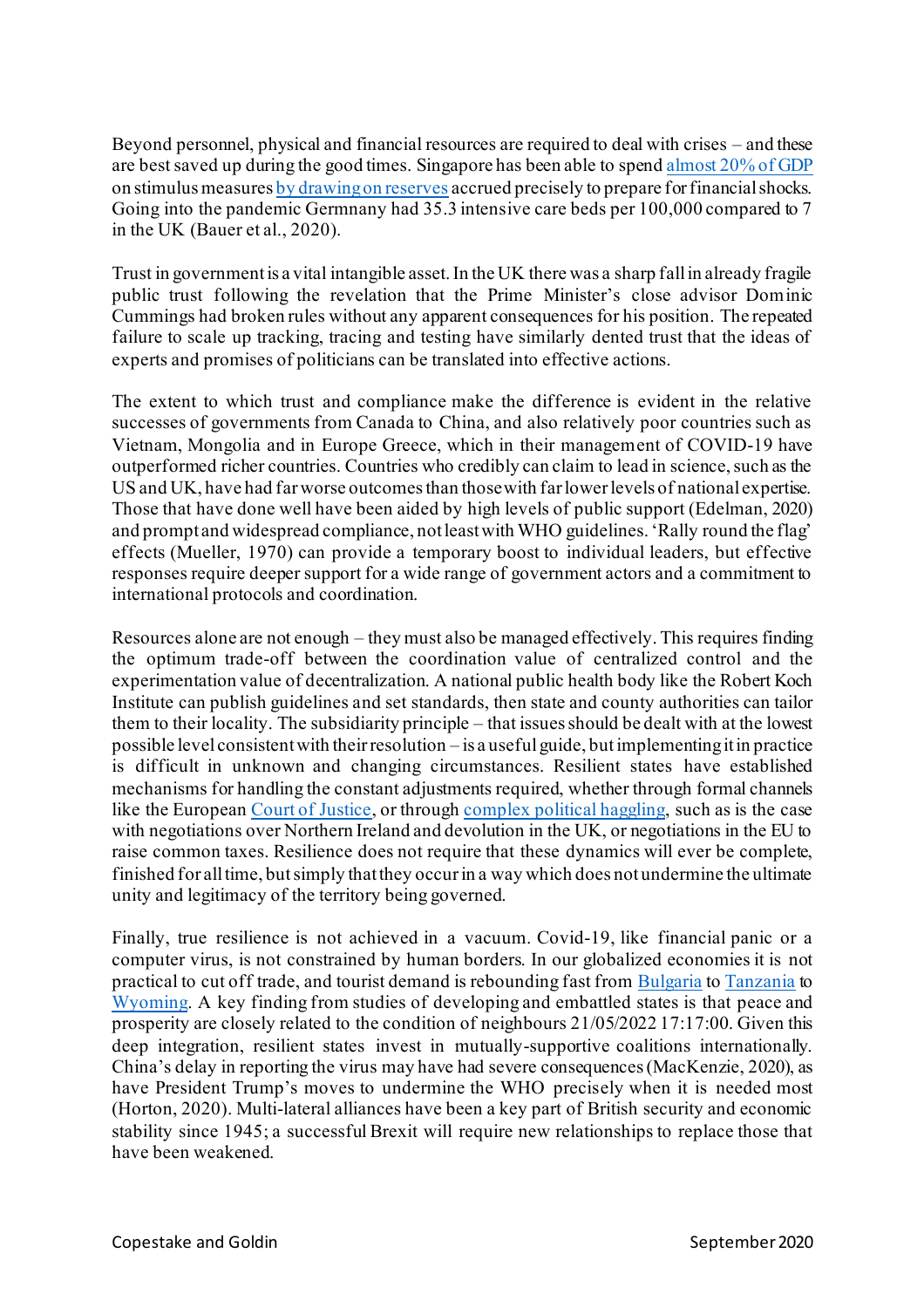How resilient does Britain appear, looking forward? Covid-19 has highlighted the country's strength in direct healthcare provision, vaccine research and macroeconomic policy, even as it has exposed fragilities in broader public health and central government. Major changes to civil service personnel are in the works, but it remains to be seen how those [answering the call](https://www.theguardian.com/politics/2020/jan/02/dominic-cummings-calls-for-weirdos-and-misfits-for-no-10-jobs) compare t[o those who make way](https://www.bbc.co.uk/news/uk-politics-53351672). The budget [deficit was falling prior to the pandemic](https://www.ons.gov.uk/economy/governmentpublicsectorandtaxes/publicspending/bulletins/ukgovernmentdebtanddeficitforeurostatmaast/march2019), but the consequent cutting of investments in health and education are having a profound toll and increasing inequality, the impact of the pandemic and are likely to slow productivity and growth.

Domestic and international relationships are more uncertain than for generations, with both [Scottish devolution](https://www.ft.com/content/2420501f-0304-4017-bfc5-46e56d325547) and Irish [re-unification](https://time.com/5779707/irish-reunification-likelihood/) in play and a [growing risk](https://www.ft.com/content/f6c2ef12-56eb-4adc-afec-6363ee5fd379) of a 'no-deal' Brexit. Yet the British state has a long history of incremental reform and muddling through, reflected in the Common Law system. Britain will survive – it may just look diminished and different unless greater attention is given to the long term and building resilience.

[Link to full report](https://copestake.info/uploads/otherwriting/fragility_to_strength.pdf)